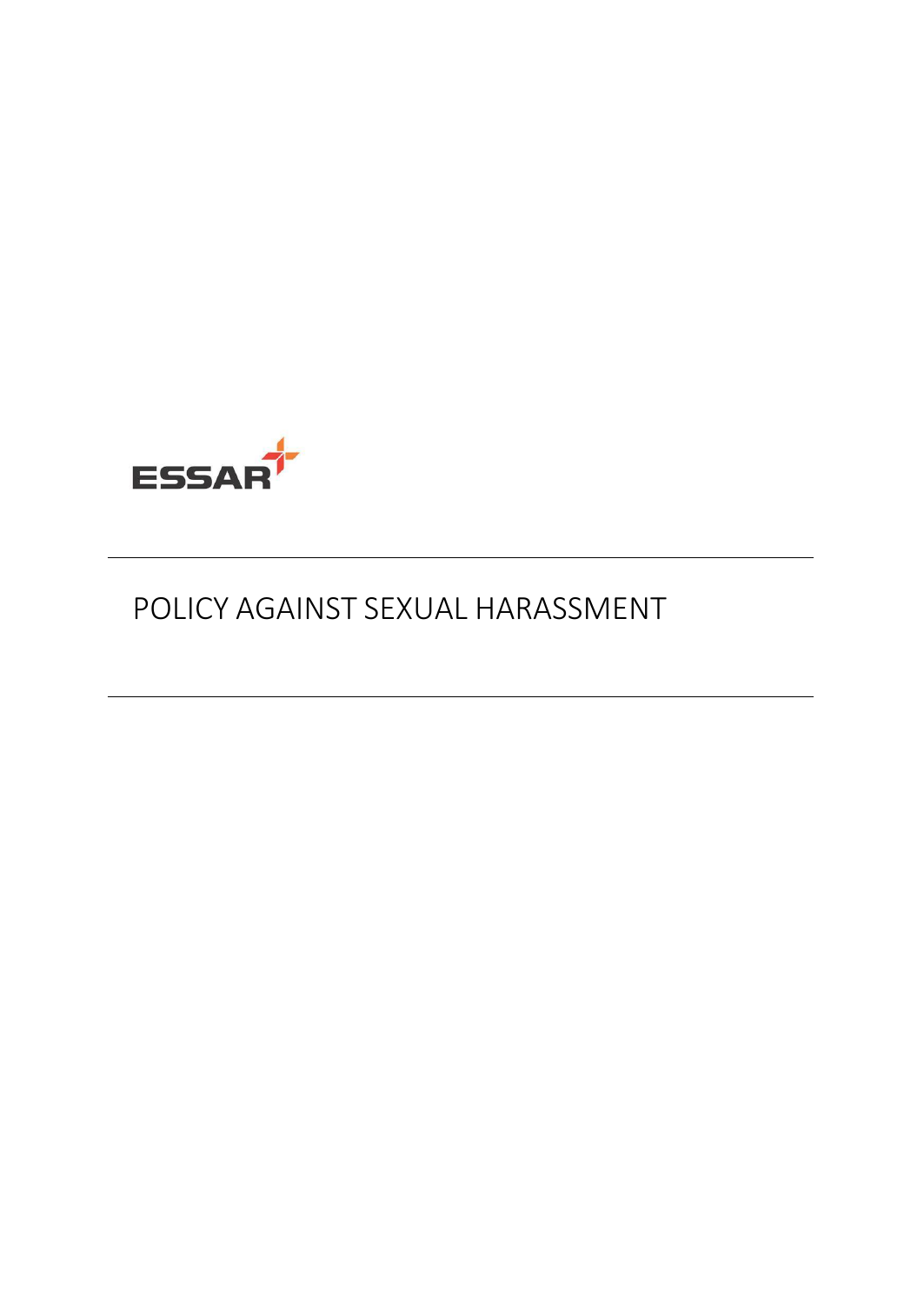

# DOCUMENT CONTROL

| <b>Document Title</b>           | <b>Policy Against Sexual Harassment</b>                                                                                                                         |  |  |  |
|---------------------------------|-----------------------------------------------------------------------------------------------------------------------------------------------------------------|--|--|--|
| <b>Prepared By:</b>             | Dr. Sujaya Banerjee<br>S Malagi<br>Chief Talent Officer & Sr. VP Central HR<br>Sr. General Counsel, Corporate Legal                                             |  |  |  |
| <b>Approved By:</b>             | <b>Adil Malia</b><br>Group President - HR                                                                                                                       |  |  |  |
| <b>Effective Date:</b>          | October 31, 2013                                                                                                                                                |  |  |  |
| <b>Document Expiry Date:</b>    | <b>NA</b>                                                                                                                                                       |  |  |  |
| <b>Document Applicability:</b>  | This policy is applicable to all Employees of Essar Ports Limited (EPL).                                                                                        |  |  |  |
| <b>Document Classification:</b> | Company Confidential                                                                                                                                            |  |  |  |
| <b>Document Distribution:</b>   | This is a proprietary document owned of Essar created by Central HR. Its use and<br>publication is restricted and permission to do the same is with Central HR. |  |  |  |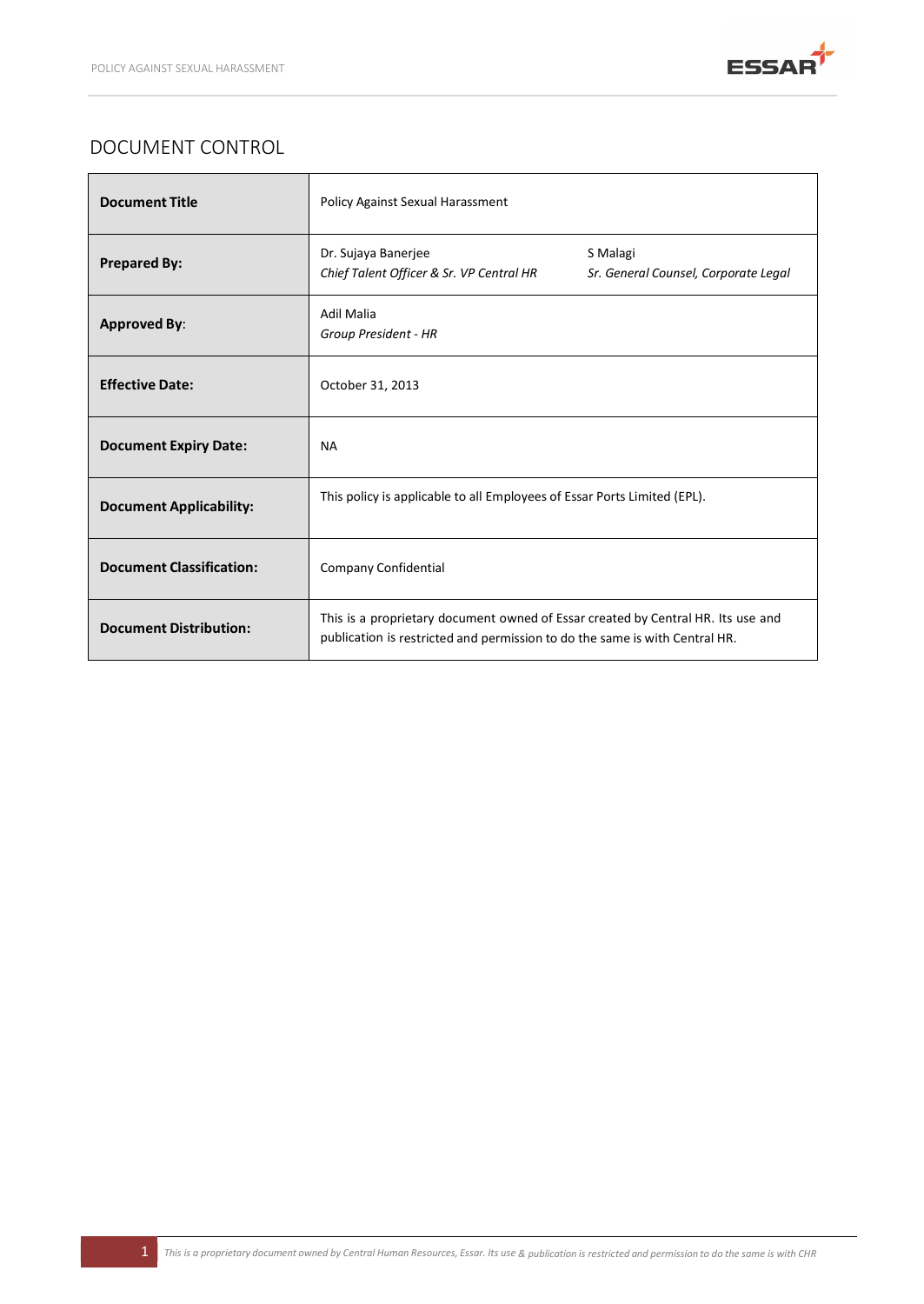

# TABLE OF CONTENTS

| $1_{-}$ |                                                                                    |  |
|---------|------------------------------------------------------------------------------------|--|
| 2.      |                                                                                    |  |
| 3.      |                                                                                    |  |
| 4.      |                                                                                    |  |
| 5.      |                                                                                    |  |
| 6.      |                                                                                    |  |
| 7.      |                                                                                    |  |
| 8.      |                                                                                    |  |
| 9.      |                                                                                    |  |
|         |                                                                                    |  |
|         |                                                                                    |  |
|         |                                                                                    |  |
|         |                                                                                    |  |
|         |                                                                                    |  |
|         |                                                                                    |  |
|         | 16. NOTE: UNDER THE LAW - THE SEXUAL HARASSMENT OF WOMEN AT WORKPLACE (PREVENTION, |  |
|         |                                                                                    |  |
|         |                                                                                    |  |
|         |                                                                                    |  |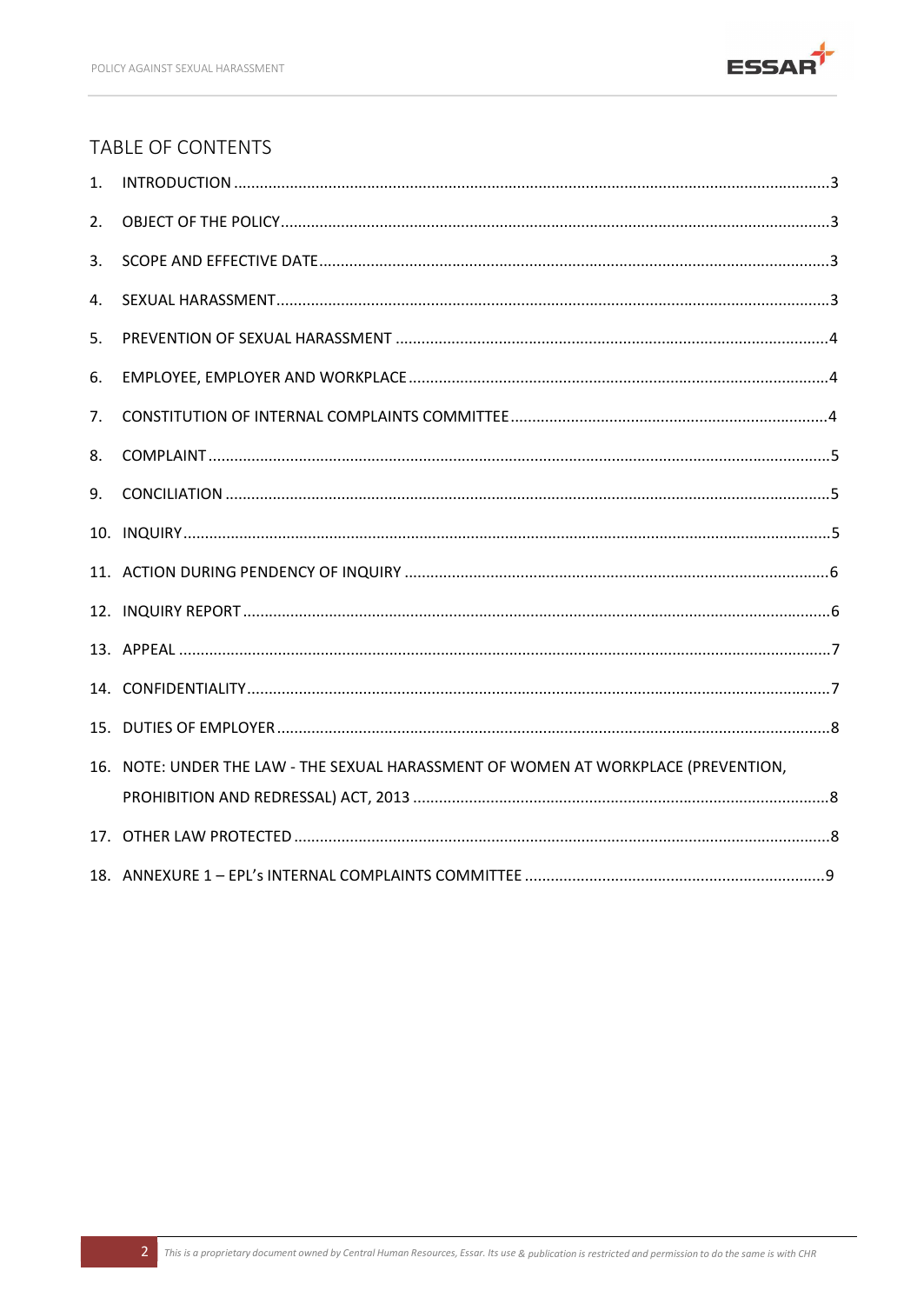

#### 1. INTRODUCTION

- 1.1 The right to be protected from sexual harassment and sexual assault is guaranteed by the Constitution of India. This right is reiterated by the Directive Principles of State Policy contained in the Constitution, which are to be construed harmoniously with the fundamental rights.
- 1.2 Crimes against women are an unacceptable violation of several human rights demanding strict punishment with deterrence to prevent similar crimes in future. Considering that sexual harassment of women at the workplace is still rampant in India, Parliament has enacted the Sexual Harassment of Women at Workplace (Prevention, Prohibition and Redressal) Act, 2013 ("the Act").

#### 2. OBJECT OF THE POLICY

- 2.1 The object of the policy is to provide protection against sexual harassment at Essar & its various businesses and for the prevention and redressal of complaint of sexual harassment and for matters connected therewith or incidental thereto as prescribed under the Act.
- 2.2 Whilst this policy will apply for redressal and handling of complaints at Essar all provisions of the above Act will continue to apply over and above the expressed provisions of the policy.
- 2.3 Sexual harassment can occur between the employees of the same sex or opposite sex at the workplace or outside the workplace. This Policy has been framed for the purposes of preventing, prohibiting and redressing sexual harassment of male and female employees at the workplace of every business within Essar having regard to the provisions contained in the Act, which are based on fundamental principles of justice and fair play.

#### 3. SCOPE AND EFFECTIVE DATE

3.1 This Policy extends to all employees of EPL and to employees of various businesses at Asset level whether situated in India or outside India and is deemed to be incorporated in the service conditions of all employees' and comes into effect post adoption by their respective Boards.

#### 4. SEXUAL HARASSMENT

- 4.1 Sexual harassment would mean and include any one or more of the following unwelcome acts or behavior (whether directly or by implication) namely:
	- i. Physical contact and advances; or
	- ii. A demand or request for sexual favours; or
	- iii. Making sexually coloured remarks; or
	- iv. Showing pornography; or
	- v. Any other unwelcome physical, verbal or non-verbal conduct of sexual nature;

**Explanation:** In determining whether the behavior or act complaint of is unwelcome, one of the factors to be given due weight shall be the subjective perception of the aggrieved employee.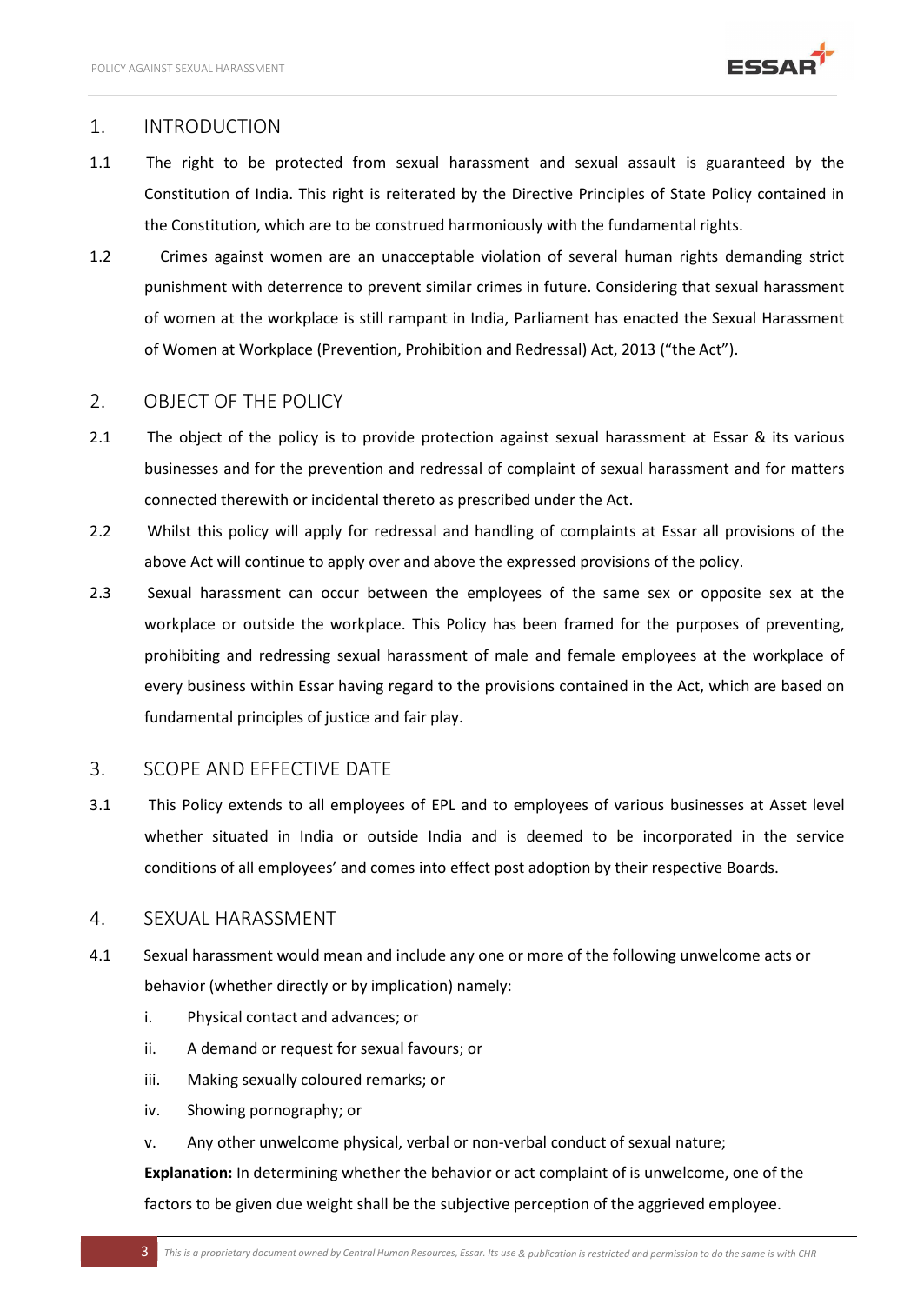

#### 5. PREVENTION OF SEXUAL HARASSMENT

- 5.1 No employee shall be subjected to sexual harassment at any workplace.
- 5.2 The following circumstances, among other circumstances, if present in any act or behavior of sexual harassment may amount to sexual harassment:
	- i. Implied or explicit promise of preferential treatment in his/her employment; or
	- ii. Implied or explicit threat of detrimental treatment in his/her employment; or
	- iii. Implied or explicit threat about his/her present or future employment status; or
	- iv. Interference with his/her work or creating an intimidating or offensive or hostile work environment for him/her; or
	- v. Humiliating treatment likely to affect his/her health or safety.

#### 6. EMPLOYEE, EMPLOYER AND WORKPLACE

- 6.1 Employee limited for the specific purpose of application of this policy means and includes any person on the rolls of any business of Essar including those on deputation, contract, temporary, part-time or working as consultants/advisor or by any other such name at any business of Essar.
- 6.2 Employer means any business of Essar which has employed the employee for any work at any workplace.
- 6.3 Workplace means any premises where the employee carries on the work of the employer and the areas which are to be deemed as the employer's premises.

#### 7. CONSTITUTION OF INTERNAL COMPLAINTS COMMITTEE

- 7.1 Every business of Essar shall constitute a Committee to be known as the "Internal Complaints Committee" at its administrative office for its workplace in consultation with Group President - HR. In case any business of Essar does not have a suitable women or other members to join the Committee, such business of Essar may draw in central Essar resources to fill such positions.
- 7.3 The Internal Complaints Committee shall consist of four (4) members to be nominated by the employer, of which minimum two (2) members shall be women from amongst employees preferably committed to the cause of women or who have had the experience in social work or have legal knowledge. The Presiding Officer shall be a woman at a senior level at the workplace from amongst the employees. One (1) member shall be from amongst non-governmental organizations or associations committed to the cause of women or a person familiar with the issues related to sexual harassment who shall be paid such fees or allowances for holding the proceedings of the Internal Complaints Committee by the employer as may be prescribed. The Presiding Officer and every member of the Internal Complaints Committee shall hold office for such period, not exceeding three years from the date of their nomination as may be prescribed by the employer.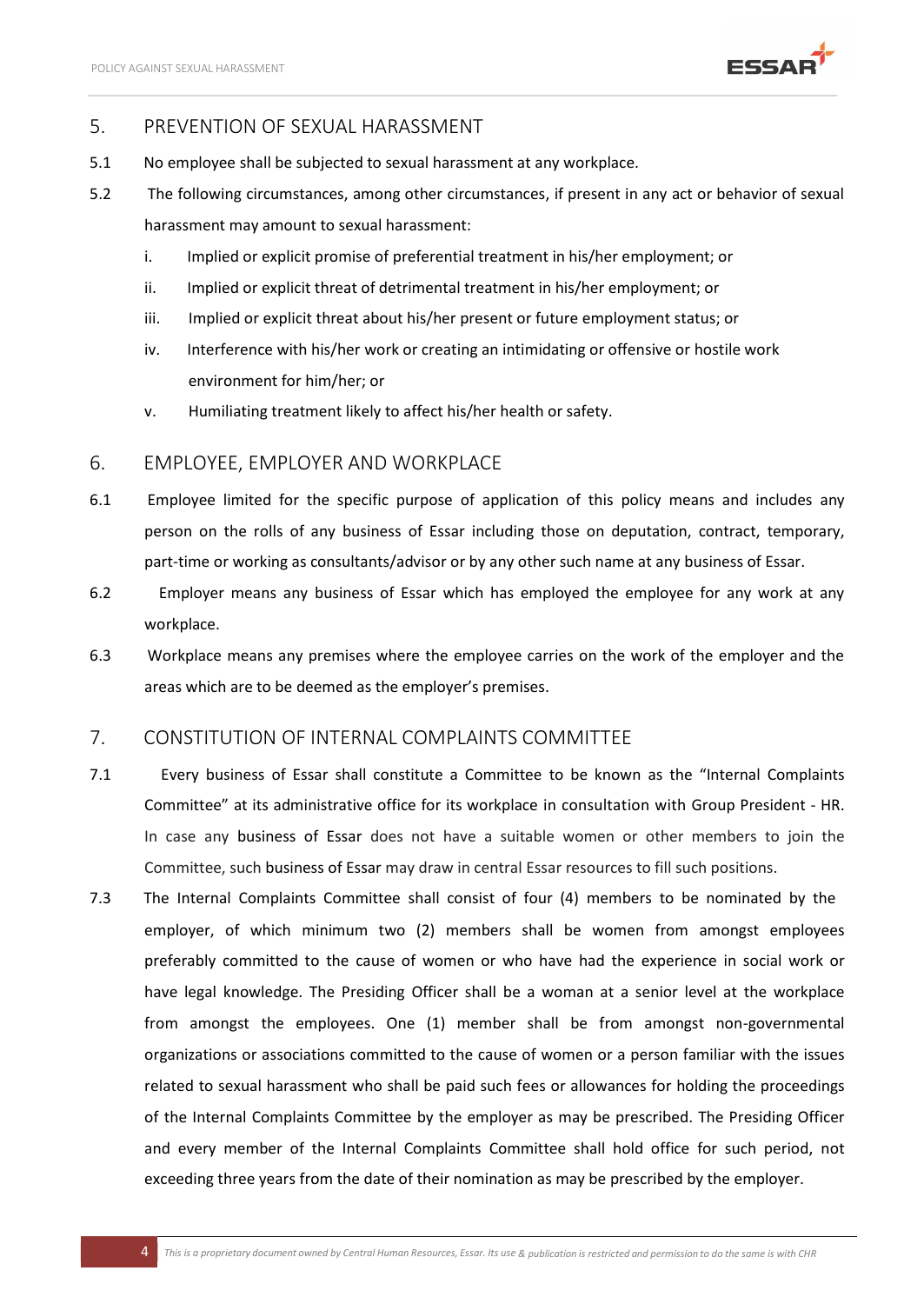

#### 8. COMPLAINT

8.1 Any aggrieved employee may make in writing a complaint of sexual harassment at workplace to the Internal Complaints Committee within a reasonable period of time, but not later than three (3) months from the date of the incident and in case of a series of incidents, within a period of three months from the date of last incident. In determining whether the complaint has been made within a reasonable period of time or not, due weight shall be given to the facts and circumstances surrounding the making of such complaint and the personal circumstances of the complainant.

#### 9. CONCILIATION

- 9.1 The Internal Complaints Committee may, before initiating an inquiry into the complaint and at the request of the aggrieved employee take steps to settle the matter between the aggrieved employee and the respondent through conciliation, provided that no monetary settlement shall be made as a basis of conciliation.
- 9.2 Where such settlement has been arrived at, the Internal Complaints Committee shall record the settlement so arrived and forward the same to the employer to take action as specified in the recommendation. The copies of such settlement as recorded shall be provided to the aggrieved employee and the respondent.
- 9.3 After such settlement no further inquiry shall be conducted by the Internal Complaints Committee.

#### 10. INQUIRY

- 10.1 Where both the parties (i.e. the aggrieved employee and the respondent) are employees, the Internal Complaints Committee may proceed to make an inquiry into the complaint in accordance with the provisions of the service rules applicable to the respondent and where no such rules exist, in such manner which is consistent with the terms of his/her appointment, to determine whether a prima facie case exists or not.
- 10.2 For the purpose of making an inquiry into the complaint, the Internal Complaints Committee shall have the same powers as are vested in a civil court when trying a suit in respect of:
	- i. Summoning and enforcing attendance of any person and examining him/her on oath;
	- ii. Requiring the discovery and production of documents; and
	- iii. Any other matter which may be prescribed.
- 10.3 The Internal Complaints Committee shall complete the inquiry within a period of ninety (90) days from the date of registration of complaint.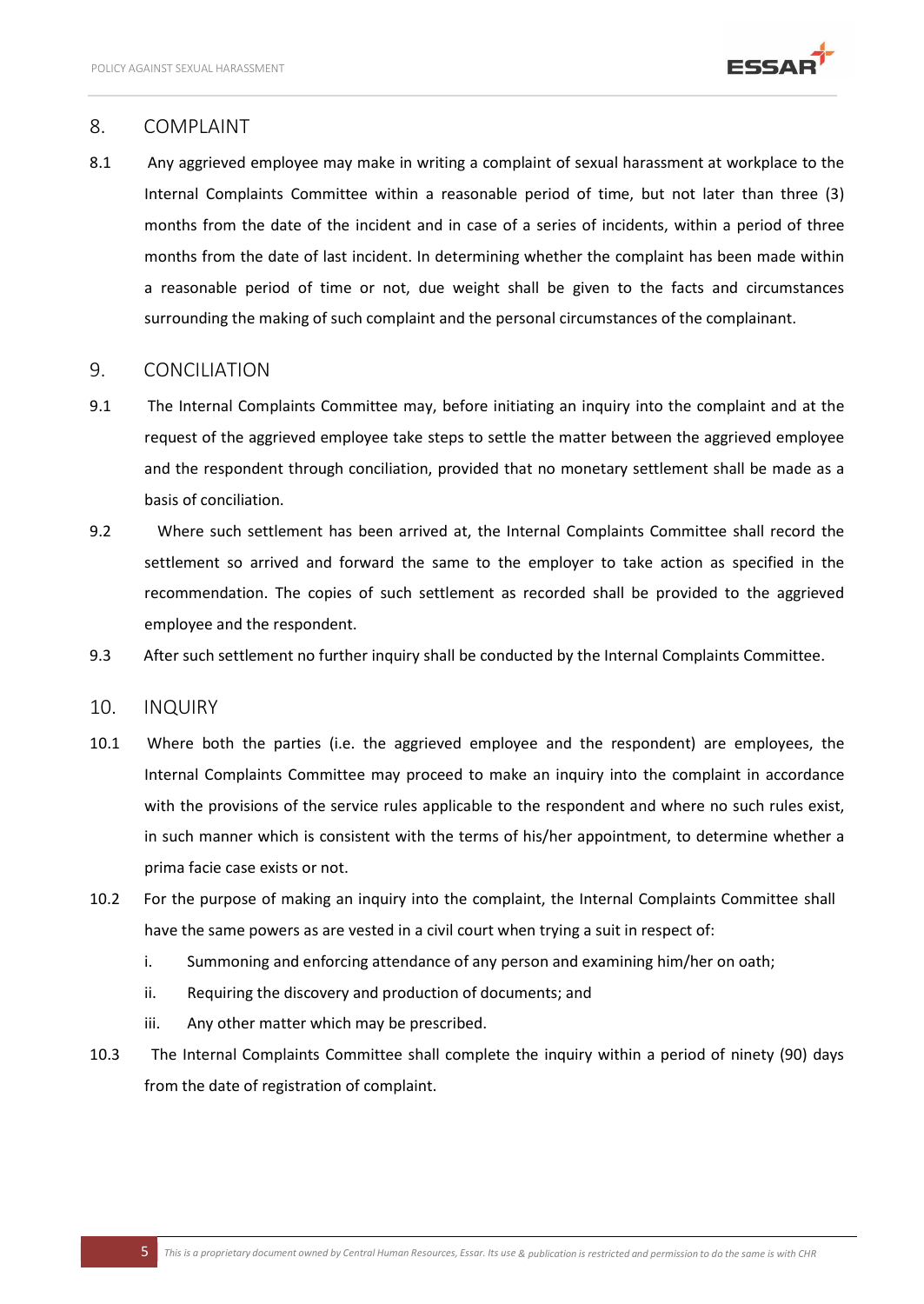

### 11. ACTION DURING PENDENCY OF INQUIRY

- 11.1 During the pendency of an inquiry, on a written request made by the aggrieved person, the Internal Complaints Committee may recommend to
	- i. Transfer the aggrieved person or the respondent to any other workplace; or
	- ii. Grant leave to the aggrieved person up to a period of three (3) months; or
	- iii. Grant such other relief to the aggrieved person as may be prescribed.

The leave granted to the aggrieved person under this provision of the policy shall be in addition to the leave he/she would be otherwise entitled.

- 11.2 The committee shall ensure that:
	- i. Safe, accessible and sensitive mechanism for registering complaints
	- ii. Objective factual and case relevant enquiries
	- iii. Conclude such inquiry within one month and provide a report on conclusion of the inquiry to the Management.
- 11.3 The committee shall meet under the Presiding Officer to hear the complaint & observe the following procedure:
	- i. The committee will call the complainant to narrate his/her complaint & the committee will ask him/her relevant questions to establish the veracity of her/his complaint.
	- ii. Thereafter, the committee will request the complainant to adduce primary & secondary evidences, including witnesses, if any, to establish the nature of the complaint.
	- iii. The committee will allow the respondent to cross examine the witnesses and/or review the evidences adduced by the complainant.
	- iv. The respondent will thereafter be asked to explain her/his position. The committee may ask the respondent relevant questions.
	- v. The respondent will be asked to adduce primary, secondary evidences & witnesses.
	- vi. The complainant would be given an opportunity to cross examine the respondent's witnesses and review any primary and secondary evidences provided before the committee by the respondent.
- 11.4 Where needed the committee may suo moto:
	- i. Seek medical, police and legal intervention on case to case basis with the consent of the complainant and Management.
	- ii. Make arrangements for appropriate counseling and/or emotional support/evaluation to the complainant, if found necessary.

#### 12. INQUIRY REPORT

12.1 Within ten (10) days of the completion of inquiry, the Internal Complaints Committee shall provide a report of its findings to the employer. Such report shall be made available to the concerned parties.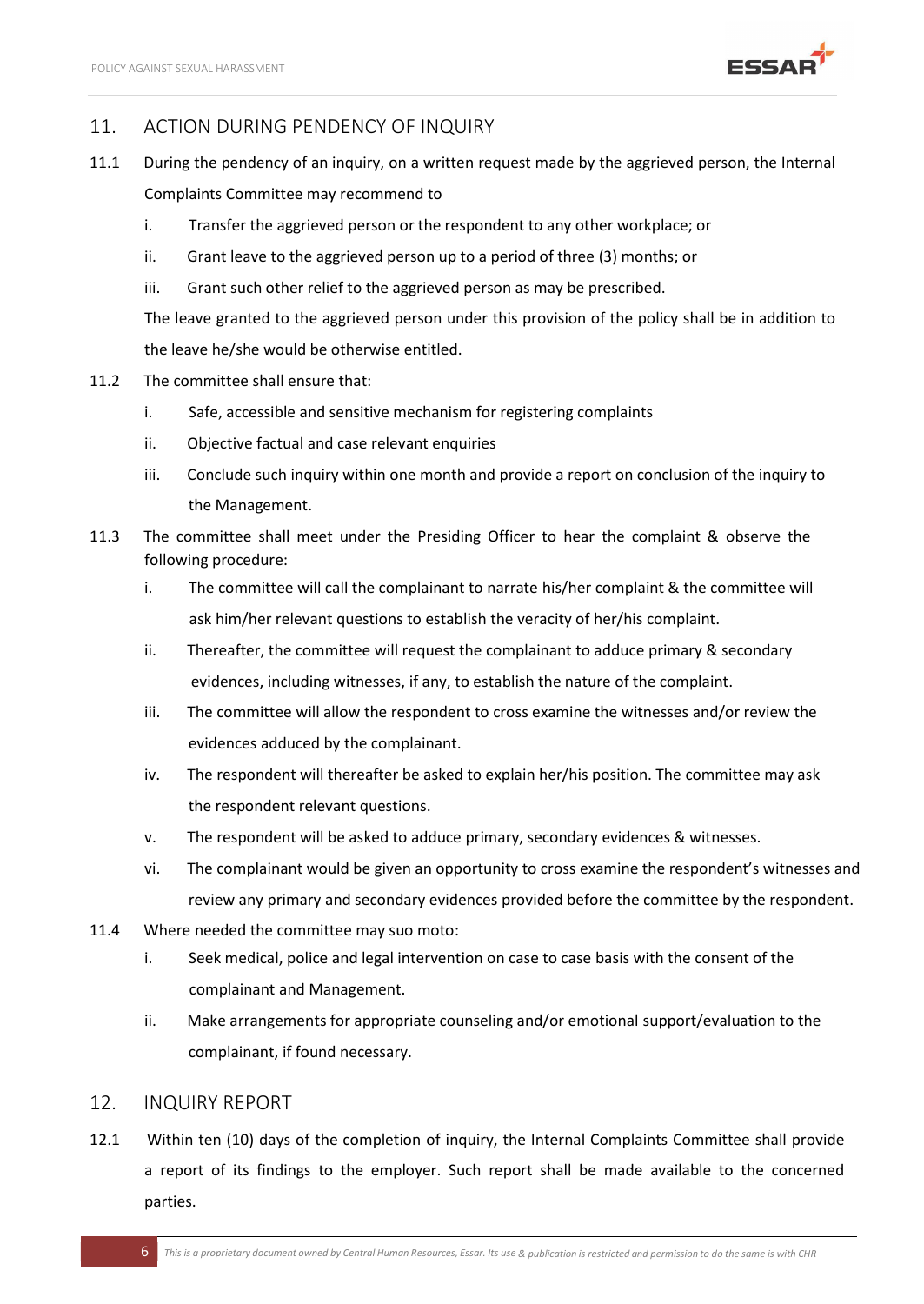

- 12.2 If the Internal Complaints Committee has arrived at the conclusion that the allegation against the respondent has not been proved, it shall recommend to the employer that no action is required to be taken in the matter and submit the report of its findings.
- 12.3 If the Internal Complaints Committee has arrived at the conclusion that the allegation against the respondent has been proved, it shall submit report of its findings and recommend to the employer to take action for sexual harassment as misconduct against the respondent.
- 12.4 If the Internal Complaints Committee has arrived at the conclusion that the allegation against the respondent is malicious or the aggrieved employee or any other person making the complaint has made the complaint knowing it to be false or without believing it to be true or has produced any forged or misleading document, it may recommend to the employer to take action against the aggrieved employee in accordance with his/her service conditions. Provided that a mere inability to substantiate any allegation made in the complaint or provide adequate proof in support thereof does not attract punishment for false or malicious complaint. For recommending any punishment, it is mandatory that the malicious intent on the part of the aggrieved employee shall be established in an inquiry held for the purpose.
- 13. APPEAL
- 13.1 Any person aggrieved by the recommendations made by the Internal Complaints Committee or nonimplementation of such recommendations may prefer an appeal to the Group President - HR in accordance with the service conditions applicable to such person.

#### 14. CONFIDENTIALITY

14.1 The contents of the complaint, the identity and addresses of the aggrieved employee, respondent and witnesses, any information relating to conciliation and inquiry proceedings, recommendation of the Internal Complaints Committee, and the action taken by the employer shall not be published, communicated or made known to the public, press and media in any manner, notwithstanding anything contained in the Right to Information Act, 2005. Provided that the information regarding the justice secured to any victim of sexual harassment may be disseminated without disclosing any particulars calculated to lead to the identification of the aggrieved employee and witnesses. Any person who contravenes this confidentiality provision shall be liable for penalty in accordance with his/her service conditions.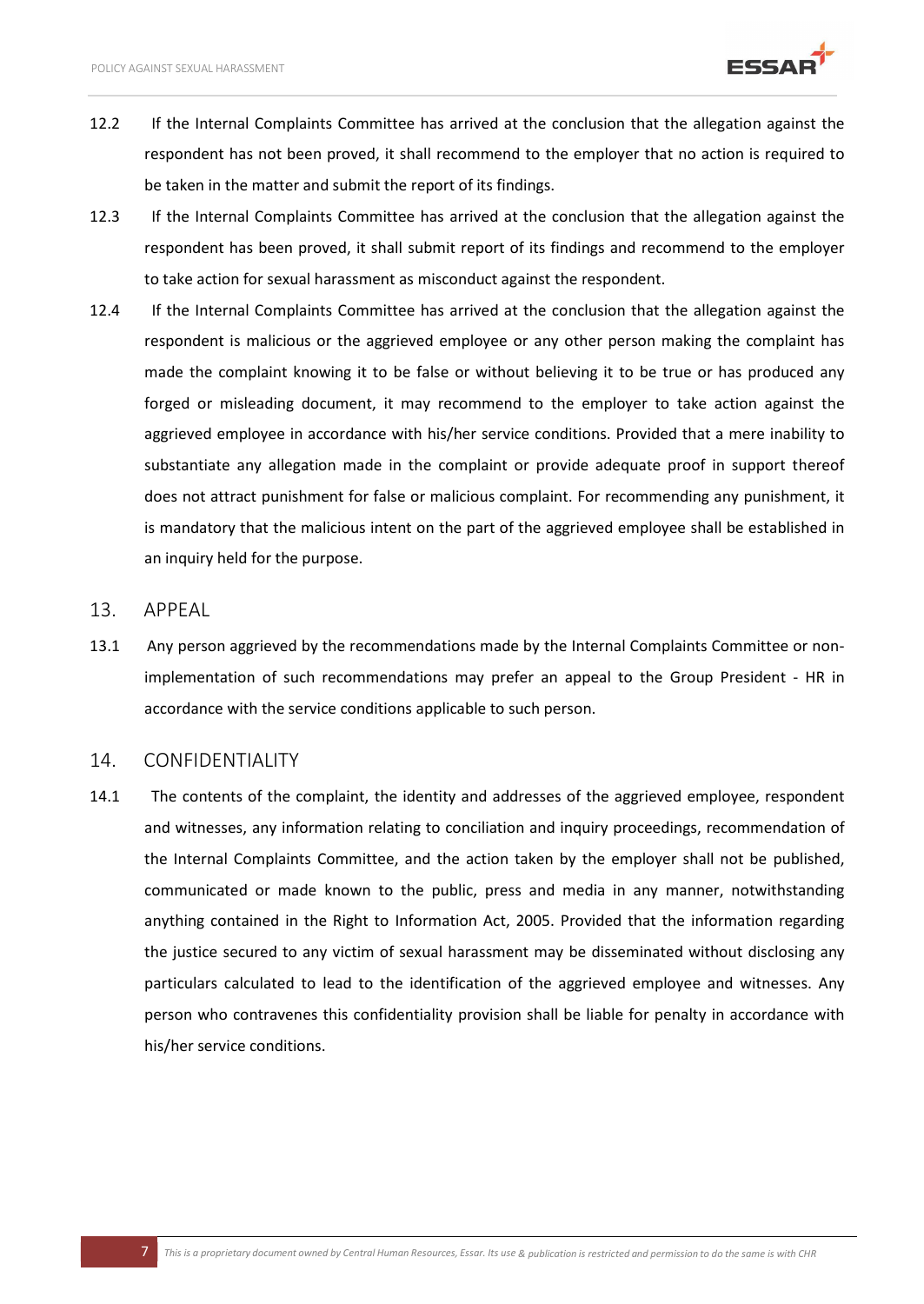

#### 15. DUTIES OF EMPLOYER

- 15.1 Every business of Essar shall provide:
	- i. A safe working environment at the workplace, which shall include safety from persons coming into contact at the workplace, displace at any conspicuous place in the workplace, the penal consequences of sexual harassment and the order constituting the Internal Complaints Committee.
	- ii. Organize workshops and awareness programs at regular intervals for sensitizing the employees with the provisions of this Policy and orientation programs for the members of Internal Complaints Committee,
	- iii. Provide necessary facilities and assistance to the Internal Complaints Committee for dealing with the complaint and conducting an inquiry,
	- iv. Assist in securing the attendance of respondents and witnesses before the Internal Complaints Committee,
	- v. Make available such information to the Internal Complaints Committee as may be required with regards to the complaint made,
	- vi. Provide assistance to the aggrieved employee if such employee is a woman and she chooses to file a complaint for the offence under Indian Penal Code or under any other law,
	- vii. Cause to initiate action under the Indian Penal Code or under any other law against the perpetrator who is not the employee in the workplace at which the incident of sexual harassment took place, if the aggrieved woman employee so desires,
	- viii. Treat sexual harassment as a major misconduct under the service conditions and initiate action for such misconduct;
	- ix. Monitor the timely submission of reports by the Internal Complaints Committee; and
	- x. Provide information in the Annual report regarding the number of Sexual Harassment cases filed and disposed off during the year.

# 16. NOTE: UNDER THE LAW - THE SEXUAL HARASSMENT OF WOMEN AT WORKPLACE (PREVENTION, PROHIBITION AND REDRESSAL) ACT, 2013

16.1 There is a bar against the court taking cognizance of any offence punishable under the Act or any rules made thereunder unless a complaint is made by the aggrieved woman employee or any person authorized by the Internal Complaints Committee.

#### 17. OTHER LAW PROTECTED

17.1 The provisions of the Act are supplementary to the provisions of any other law for the time being in force in India.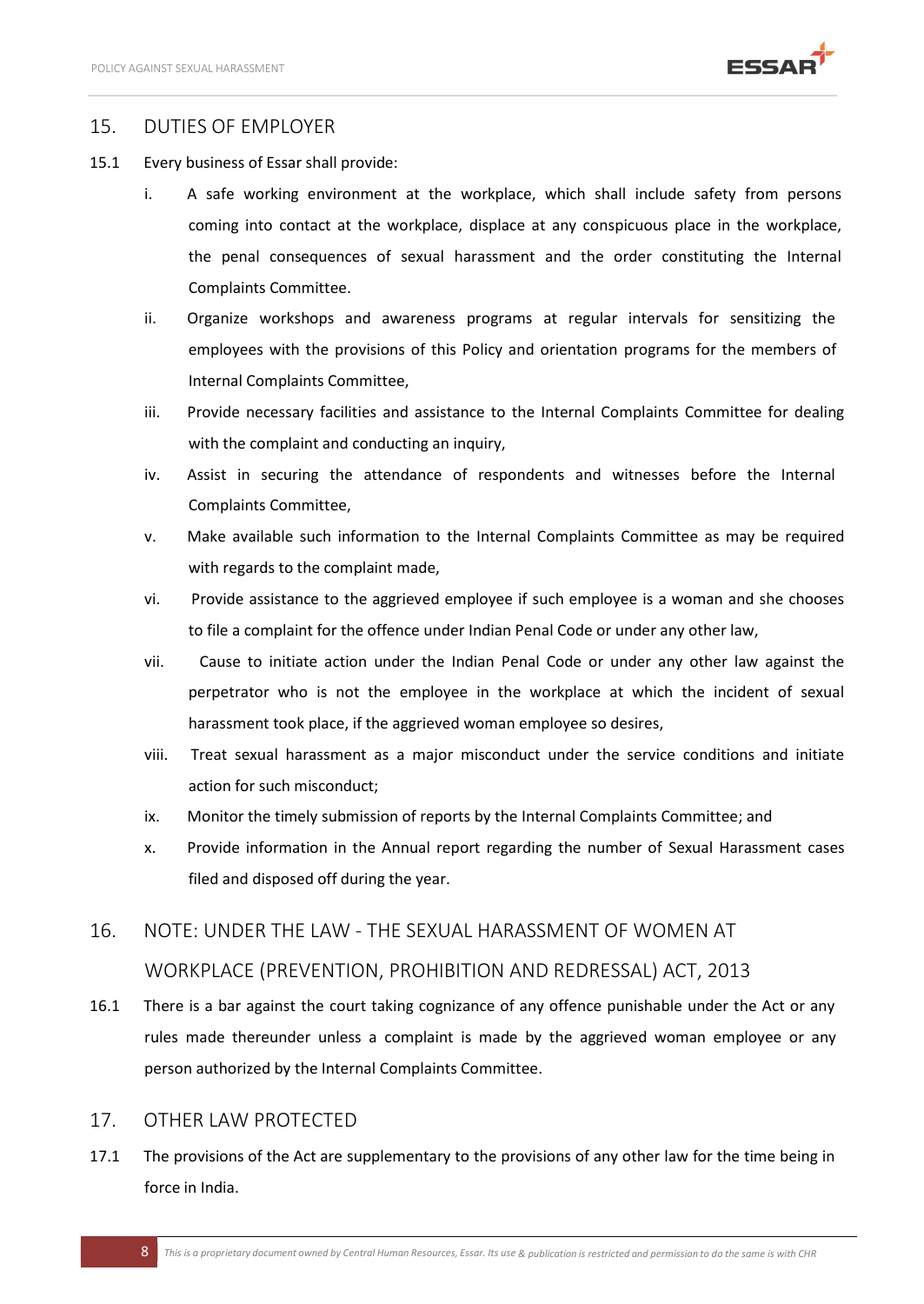

## 18. ANNEXURE 1 – EPL's INTERNAL COMPLAINTS COMMITTEE

**1. Ms. XYZ**

PRESIDING OFFICER - INTERNAL COMPLAINTS COMMITTEE *Designation* **EMAIL:** [firstname.lastname@essar.com](mailto:firstname.lastname@essar.com)

#### **2. Ms. ABC**

MEMBER - INTERNAL COMPLAINTS COMMITTEE *Legal Team* **EMAIL:** [firstname.lastname@essar.com](mailto:firstname.lastname@essar.com)

#### **3. Mr. XYZ**

MEMBER - INTERNAL COMPLAINTS COMMITTEE *Designation* **EMAIL:** [firstname.lastname@essar.com](mailto:sujaya.banerjee@essar.com)

**4. Mrs. ABC** 

NGO MEMBER - INTERNAL COMPLAINTS COMMITTEE *Designation - NGO Name* **EMAIL:** [firstname.lastname@essar.com](mailto:sujaya.banerjee@essar.com)